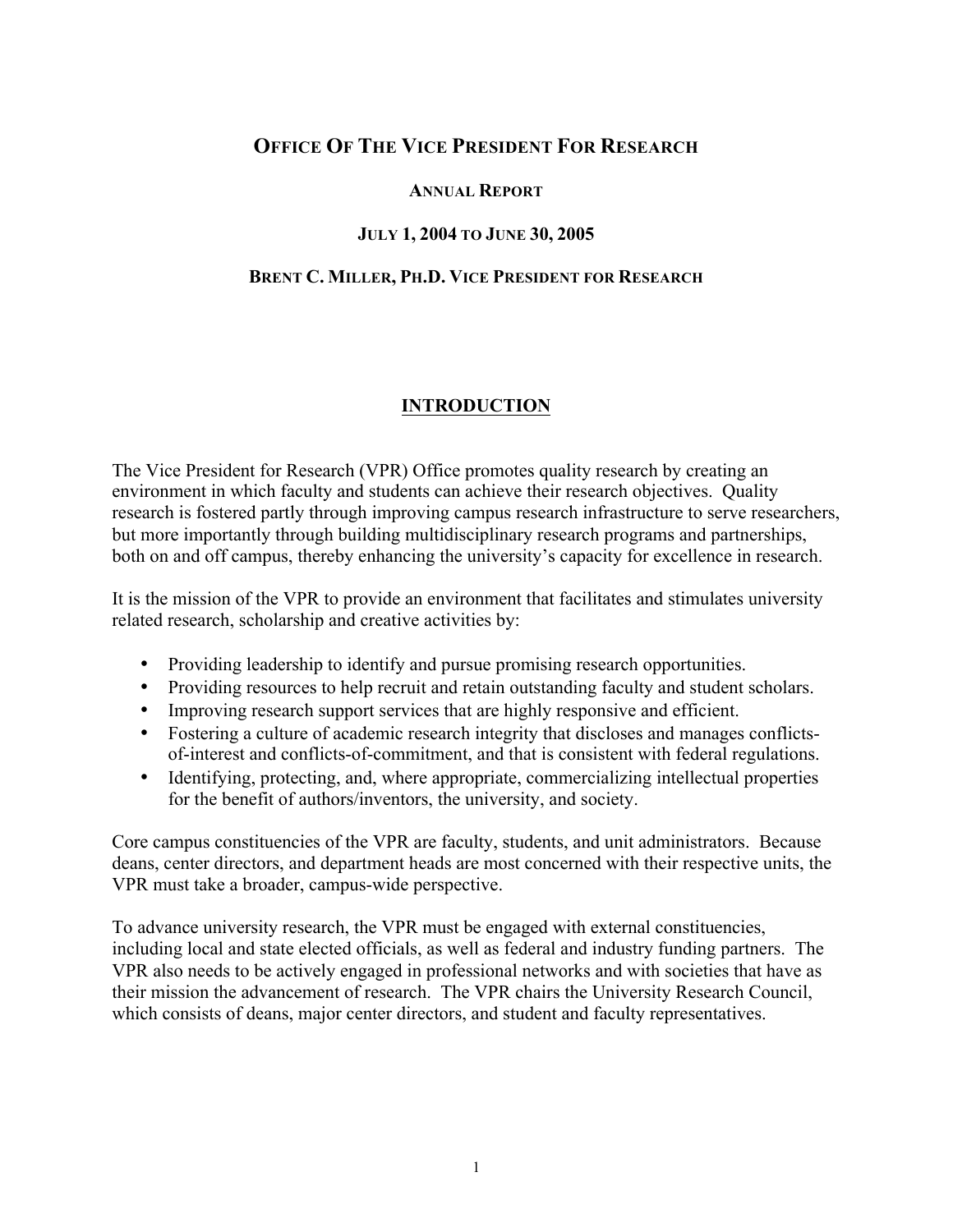#### **ANNUAL REPORT**

This annual report to the Faculty Senate covers the major activities of the VPR and the Research Council from July 1, 2004 through June 30, 2005. It is a summary of all units for which the VPR has responsibility. This report is organized in four parts:

- 1. Overview of the VPR and Related Units
	- A. Service Units
		- 1) Sponsored Programs Office
		- 2) Environmental Health and Safety Office
		- 3) Institutional Review Board
		- 4) Laboratory Animal Research Center
	- B. Strategic Units
		- 1) Innovation Campus
		- 2) Office of Technology Commercialization
		- 3) Center for High Performance Computing
- 2. Research Council Membership and Functions
- 3. Use of Facilities and Administration (F&A) Funds at USU, FY2004-2005
- 4. Current and Future Research Issues at USU

## **Utah State University Vice President for Research Organization**

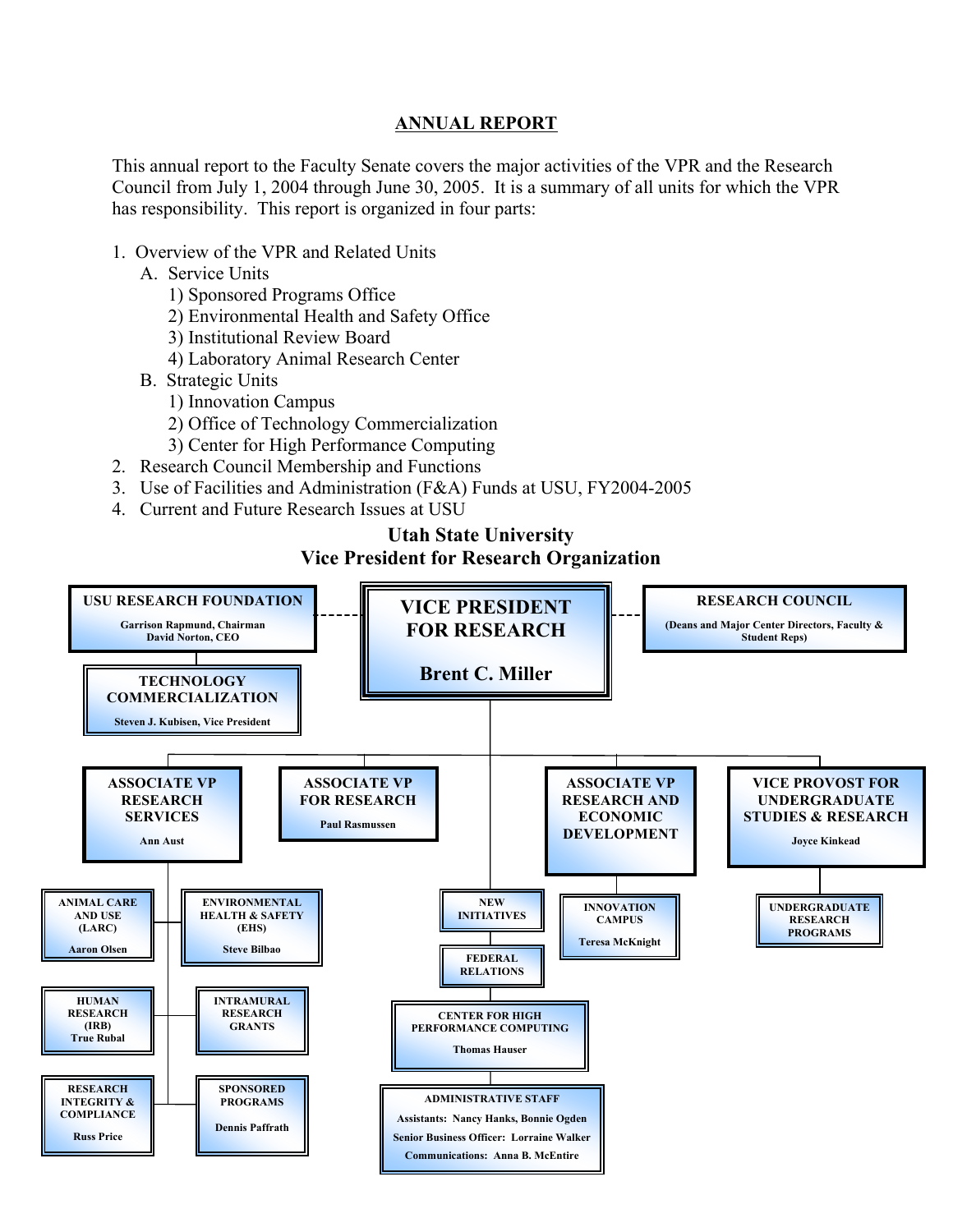### **1. OVERVIEW OF VPR AND RELATED UNITS**

The VPR is responsible for the units shown in the previous diagram. The USU Research Foundation (USURF)is a wholly owned subsidiary of the university. It is a major organization with large-scale research programs, most notably the Space Dynamics Laboratory (SDL). A cooperative working relationship with the Research Foundation is essential for accomplishing the research mission of the university. The USU Research Council advises the VPR, providing a forum for considering major research issues. The Office of Technology Commercialization and the Innovation Campus are strategic or mission-oriented units. The others are research service units.

### **1. A. SERVICE UNITS**

### **1) Sponsored Programs Office (SPO)**

The SPO at Utah State University supports researchers as they propose, submit and administer externally sponsored research projects on and off campus. The role of this office puts SPO in contact with virtually every college, department, research center, and administrative unit at USU. The goals of efficiency, accountability and responsiveness are central to the administration of sponsored research. SPO personnel assist researchers with access to various agencies, necessary forms, and detailed information to initiate proposals and coordinate the award of a contract or grant with the Principal Investigator (PI) and USU Controller's Office. SPO provides both paper forms in their Old Main office and electronic forms on the USU SPO Web pages. The interdependent nature of contracting demands accountability between PI, College Dean, Department Head, Research Center Director, Controller's Office and VPR. SPO personnel review the proposal and award content to safeguard researchers and university units in their contractual obligations. The office supports walk-in access, and the Web site provides forms, agreement templates, sample wording, links to funding sources and sponsor forms, and contact information. The office interacts directly with sponsors to facilitate and negotiate on behalf of researchers and USU.

SPO representatives present training to individual researchers and departments. SPO also fosters research at the university by assisting researchers with successfully completing forms, interpreting contract and proposal terms and conditions, tracking pending proposals, providing notification of receipt of award, obtaining financial accounts and attending to the contractual details of agreements with sponsors. SPO representatives also attend contractual meetings and negotiations with PIs. Coordination with accounting personnel in the Controller's Office is essential.

SPO has organized its office to designate one contract administrator who is responsible for each college. This organizational structure allows faculty and staff to recognize their assigned SPO staff member, and SPO's familiarity with the researchers is also increased. The SPO is still working towards a team approach to contract administration in coordination with the Controller's Office. This team effort will aid PIs in the administration and accounting of awards. Each team includes a sponsored programs administrator and a sponsored programs accountant. This cooperative effort enhances the coordination of pre- and post-award function at USU.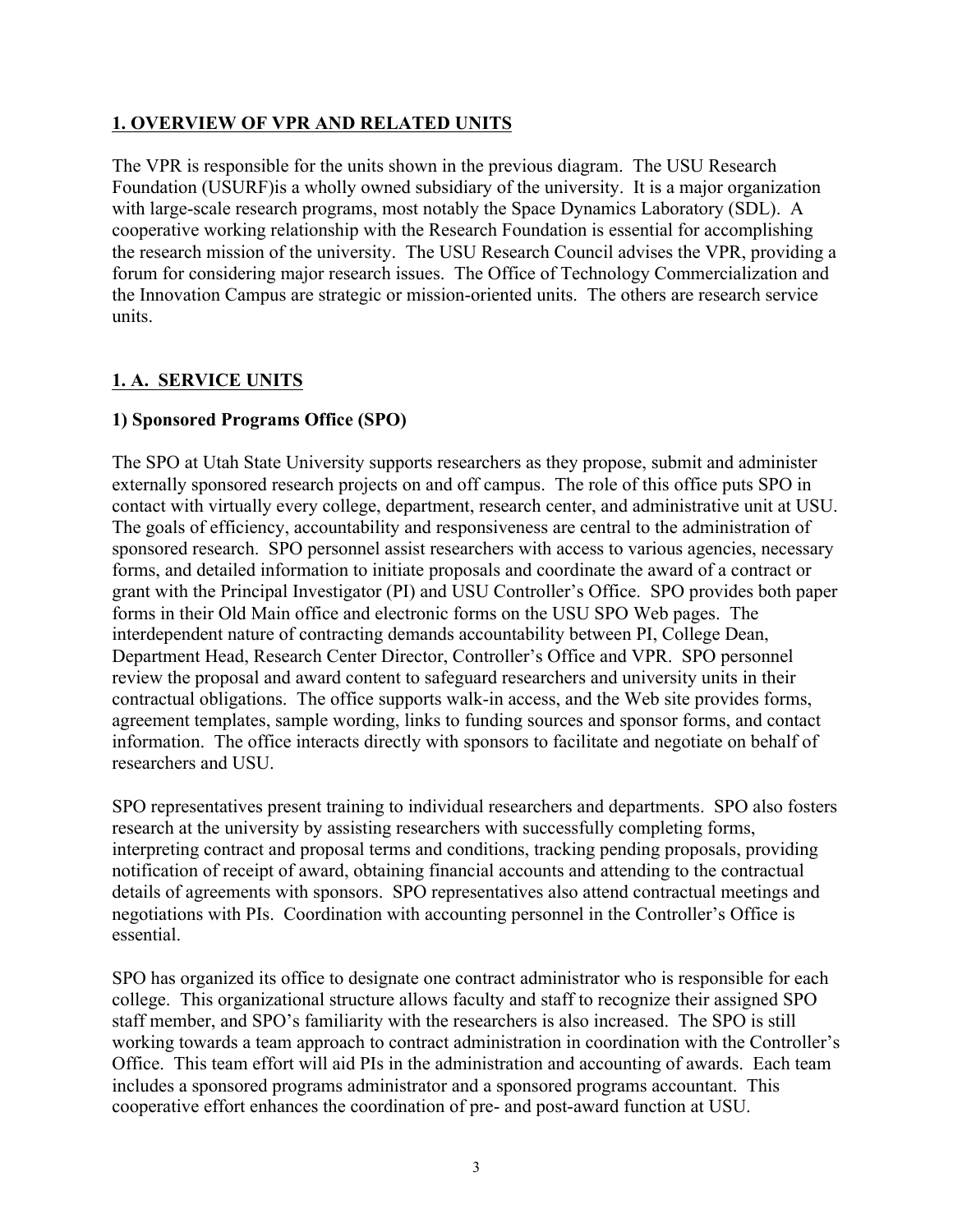SPO upgraded its Web site to enhance proposal development. The office is developing written sponsored programs policies and procedures to post on its Web site that will clarify USU processes and assist faculty and staff in the submission of proposals. SPO is also upgrading its Web site to include more user-friendly services for faculty and staff.

SPO provides monthly reports to the VPR regarding the status of research proposals and awards at Utah State University. Appendix A provides a summary of Sponsored Program Awards FY2001 through FY2005. Appendix B compares awards by month and type of award for FY2004 and FY2005. Appendix C provides a summary of Sponsored Program Awards by Awarding Agency FY2001 through FY2005, and Appendix D provides a summary of Sponsored Program Awards by Research Center FY2001 through FY2005. State appropriations and student scholarships have been removed from all reports of awards.

Note that awards in the Colleges of Agriculture, Engineering, and Science were much lower in FY2005 than FY2004, mostly because USURF awards were removed from colleges and shown separately for the first time in FY2005. Note also that total awards were about \$40 M lower in FY2005 than FY2004 (\$122 M vs. \$162 M). This is because of the cancellation of RAMOS, SDL's largest program.

### **2) Environmental Health and Safety Office (EH&S)**

The EH&S Office is a service organization that provides expertise and guidance for compliance with federal, state, and local safety and health regulations, as well as current professional practices and guidelines. Its goal is to prevent injuries, illnesses, and environmental damage through the recognition, evaluation, and control of potential hazards arising from university activities. This is accomplished through services that ensure a safe and healthy environment for all students, faculty, and staff at USU and the surrounding community. Services include assisting the university in compliance with regulations and training university personnel and students in appropriate safety measures. General areas of focus include biological, radiological, occupational, and chemical health and safety.

The EH&S Office interacts with many governmental regulators in the course of normal business, including: Environmental Protection Agency (EPA), State of Utah-Department of Environmental Quality (DEQ), Division of Radiation Control (DRC), Occupational Safety and Health Administration (OSHA), Centers for Disease Control (CDC), and the National Institutes of Health (NIH). Many of these entities perform routine and unannounced inspections and require written programs, documented training, permits, and numerous reports of differing types that the EH&S Office completes for the university.

Responsibilities of the EH&S program cross many traditional aspects of the campus community. In FY2005 EH&S accomplished the following:

• Transported, managed and disposed of approximately 80,627 lbs. of hazardous waste and approximately 3,160 lbs. of radiation waste. Recycled 44,606 lbs. of hazardous materials.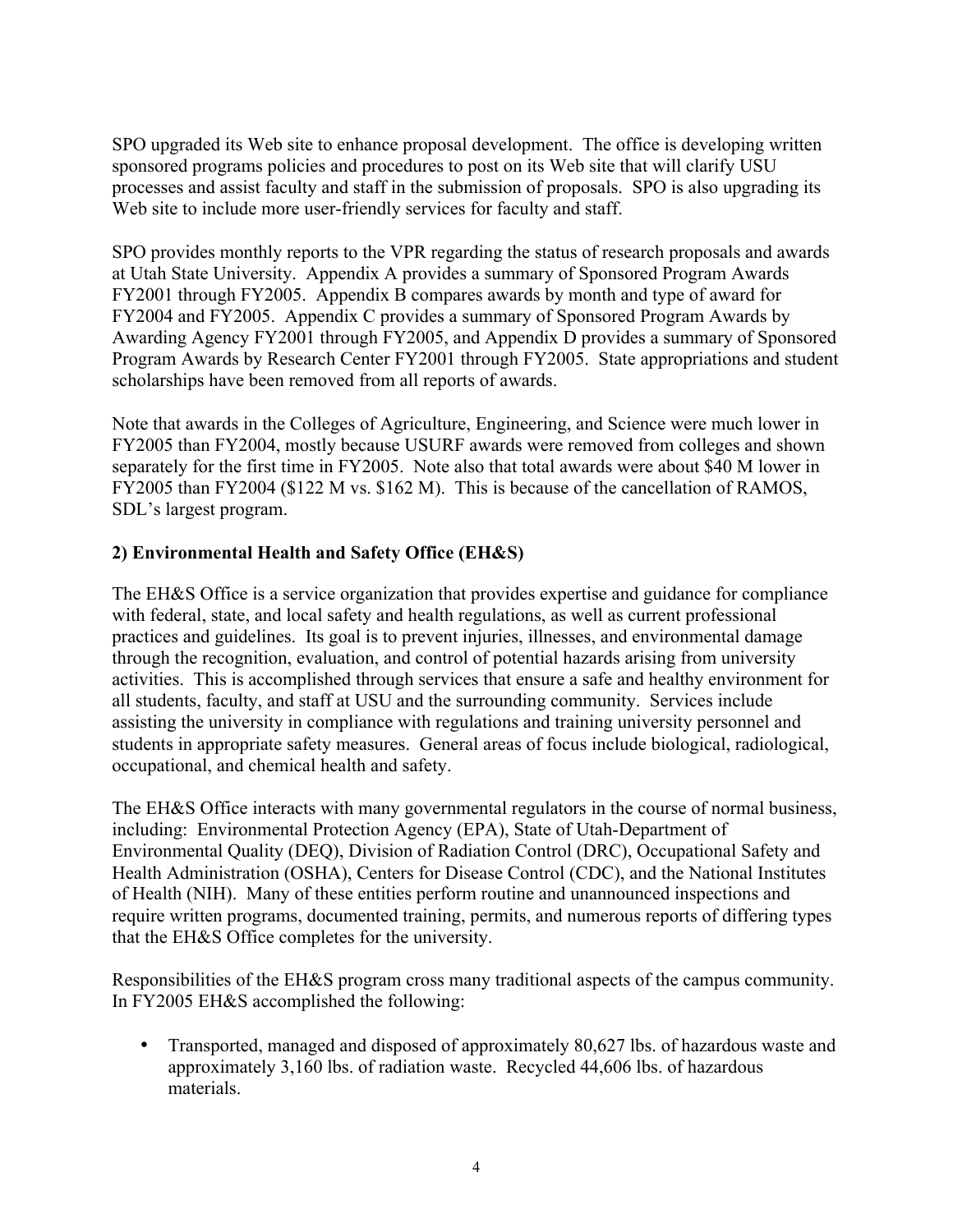- Provided safety training to approximately 1,310 faculty, staff and students in 36 courses.
- Implemented the radioactive liquid waste volume reduction plan, resulting in cost savings by reducing the amount of waste (644 lbs.) shipped off-site for disposal.
- Expanded implementation of GIS Emergency Information Program in cooperation with Logan City Fire Department.

### **3) Institutional Review Board (IRB)**

The IRB is charged with protecting the rights and welfare of human research participants.All research involving human participants, including unfunded research, must be reviewed in accordance with the Code of Federal Regulations. USU has a Federal Wide Assurance with the National Institutes of Health that commits USU to comply with federal regulations governing human participants in research and which is required for Department of Health and Human Services-funded research. This Assurance is renewed every five years.

The IRB consists of volunteer members with diverse experience to provide adequate and comprehensive review of USU research activities. Regulations require that an IRB have at least one scientist, one nonscientist, and one member not affiliated with the institution; terms of service are three years and can be renewed.

IRB board members at USU are: Gretchen Gimpel – Department of Psychology; Thorana Nelson – Department of Family, Consumer, and Human Development; Richard Albiston – Prisoner Advocate; Dawn DeTienne – Department of Management and Human Resources; Julie Gast – Department of Health, Physical Education and Recreation; Reed Geertsen – Department of Sociology, Social Work and Anthropology; Stuart Howell – Community Representative; Ron Munger – Department of Nutrition and Food Sciences; Tim Slocum – Department of Special Education and Rehabilitation; Noreen Schvaneveldt – Department of Nutrition and Food Sciences; and True Rubal-Fox – Administrator.

The IRB meets monthly to review protocol applications requiring regulatory approval. Certain research protocols do not require full board review and can be classified as "Exempt" or "Expedite." All reviews follow criteria provided in the federal regulations. All on-going research projects are reviewed yearly; however, if there is more than a minimal risk, the continuation research reviews are more frequent.

The IRB Office documents compliance with federal regulations by maintaining a database of all research protocols submitted and of actions taken by the board. Written policies and procedures established by the board and congruent with federal guidelines have been instituted to address procedures such as yearly continuing review, reporting of adverse events, changes in research methods and objectives, and researchers' conflict of interest. An IRB Handbook is on the VPR Web site at www.usu.edu/vpr/policies/irb.

The IRB Administrator is actively involved in implementing revised federal procedures and updating USU procedures; providing continuing education for faculty, students, and board; and helping to coordinate ethics-in-research training for researchers and IRB members.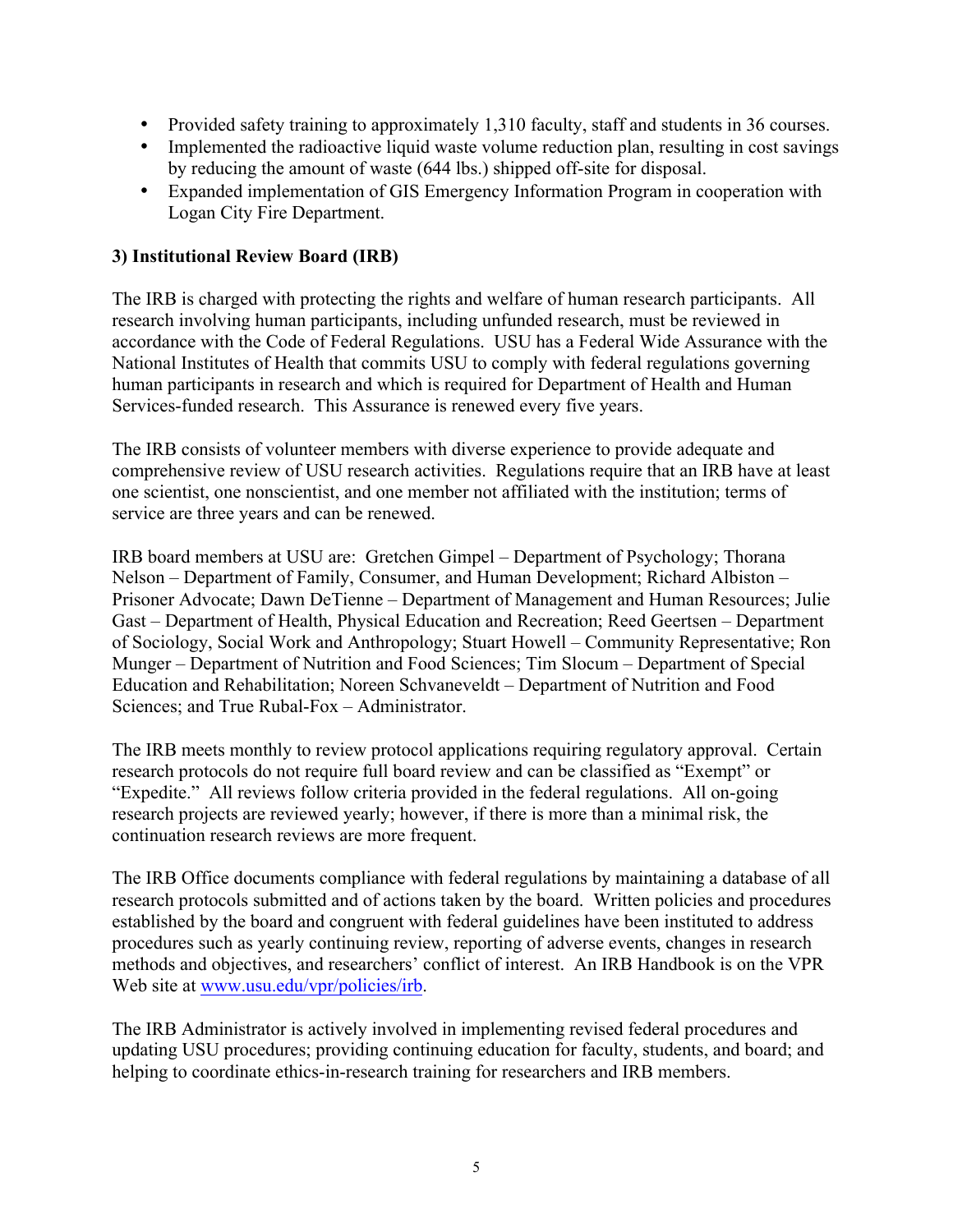Appendix E illustrates the number of IRB research applications by types of review categories from 1999-2005.

# **4) Laboratory Animal Research Center (LARC)**

The primary mission of the LARC is to support university animal research, testing, and teaching by providing resources for animal procurement, housing, husbandry and care, health care, and disposal. Space is also provided for researchers to conduct short- and long-term research. The LARC staff is also a resource for expert information on the use of live animals in research and teaching. The LARC is an Association for Assessment and Accreditation of Laboratory Animal Care (AAALAC) International accredited, Public Health Service (PHS) assured, and a United States Department of Agriculture (USDA) registered animal research center.

The permanent salaried LARC staff consists of the following: A part-time director (S. Allen, USU faculty member) who is a Utah-licensed and USDA-accredited veterinarian and is an affiliate of the American Association of Laboratory Animal Practitioners; a full-time supervisor (K. Udy) who is a certified Registered Laboratory Animal Technologist by the American Association of Laboratory Animal Science; a full-time secretary (C. Coombs), one full-time animal caretaker and a part-time animal caretaker (L. Potter). There are also part-time students employed who work in the washroom and provide basic animal care. In exceptional cases, researchers provide part or all of their own animal care. The full-time supervisor (Udy) and secretary (Coombs) have shared assignment with the Institutional Animal Care and Use Committee (IACUC).

Effective July 1, 2005, A. Olsen replaced S. Allen as Director of the LARC and Executive Secretary of the IACUC.

Major accomplishments for FY 2005:

- The USDA inspector cited no non-compliance items during the annual facility inspection.
- Services provided by the LARC increased 78% and included expanded service to new researchers in the ADVS and Psychology departments.
- All available animal space is occupied.
- Capital equipment and infrastructure were upgraded. Additional upgrades are being planned to accommodate additional work in the Antiviral program.

# **1.B. STRATEGIC UNITS**

# **1) Utah State University Innovation Campus**

The Utah State University Innovation Campus (IC) is committed to developing an effective working environment for state-of-the-art technology enterprises, research institutes, and laboratories. Its "campus style" business environment facilitates collaboration and alliances among tenants, faculty, students, business, industry, and government to foster technology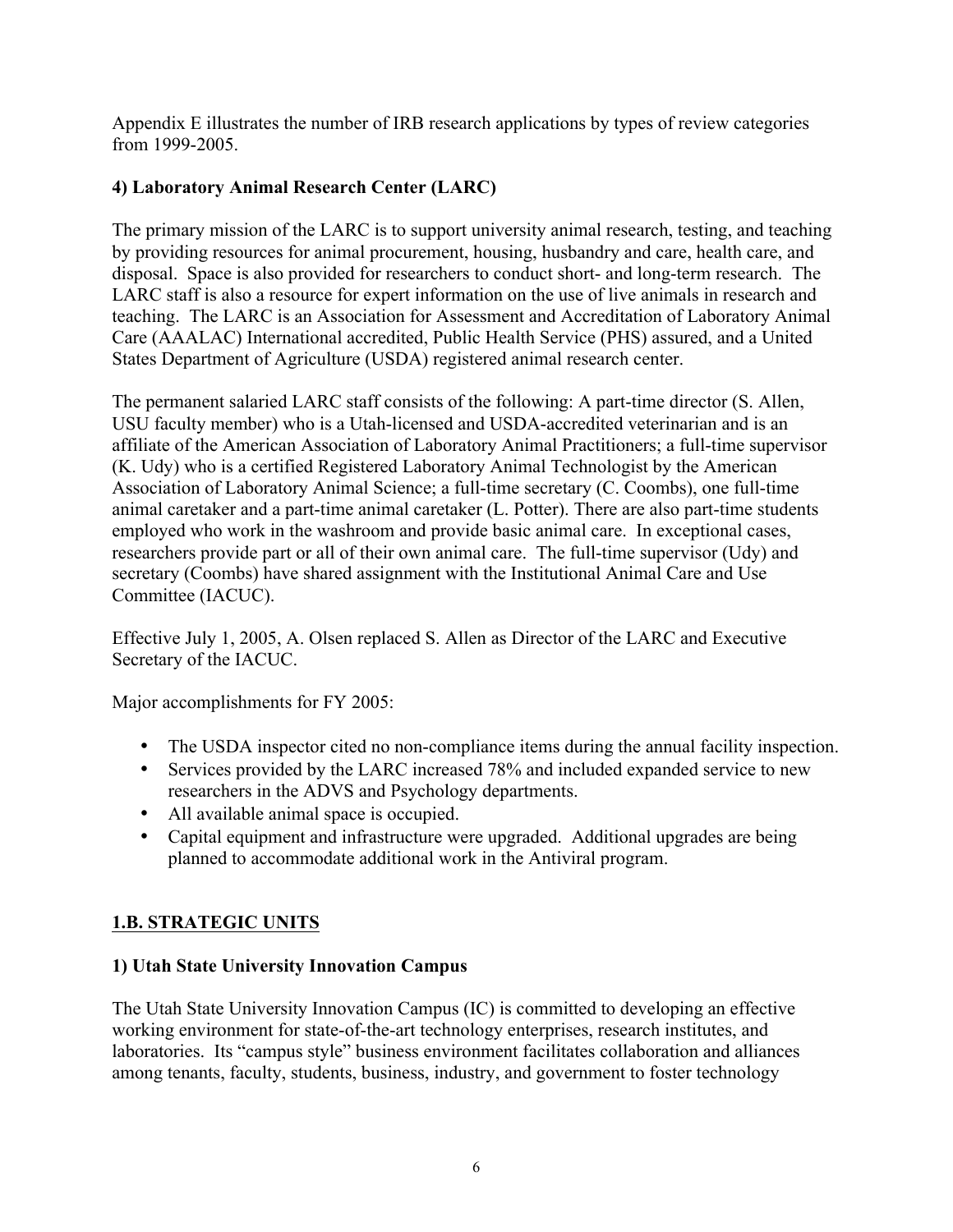clusters that build long-term economic benefits for the University, Cache Valley, and the State of Utah.

Sasaki and Associates, an urban planning and design firm based in Boston, completed the IC's master plan in 2003. The master plan will be used to guide future development of the campus. One of the objectives in developing the master plan is to give attention to ways of conserving energy, resources, and implementing state-of-the-art measures for landscaping and architectural design.

The IC worked in partnership with the USU Research Foundation and the USU Administration to issue a bond for the construction of three buildings; SDL Calibration and Optical Research Lab, the USU Research Foundation Administration building and the USU Research Foundation Biomolecular Facility, totaling approximately 100,000 square feet of office and lab space. The Calibration and Optical Research Lab and the Administration building were completed in FY2005.

Programs to improve tenant relationships have been implemented (i.e. improved data and telephone services, participation in a corporate wellness program and acknowledgement as a campus business partner with I.D. cards for various discounts and participation in programs at Utah State University). The Logan City transit system makes stops between the USU main campus and the USU IC every 30 minutes. The establishment of an energy efficiency partnership program with Utah Power and Light was implemented. The IC completed development of a new logo, Web site, and a promotional DVD.

IC received a \$2.5 M grant from the U.S. Department of Commerce to build roads and infrastructure for the Grand Avenue. The Grand Avenue is highlighted in the IC master plan as the "central heart" of the IC, connecting the existing 38 acres to the land obtained directly to the east, expanding the IC to over 150 acres contiguous with Utah State University's main campus. A groundbreaking ceremony was held June 13, 2005, and a ribbon cutting to open Grand Avenue was held November 20, 2005.

### **2) Technology Commercialization Office (TCO)**

The TCO complements the research activities of USU and promotes university outreach by developing and commercializing technologies for public use and benefit, potentially providing additional income to the University and its inventors.

In addition to its traditional role of patenting and licensing USU/USU Research Foundation technologies, TCO strives to extract the fair market value of intellectual property by using the best business practices for the benefit of the inventor, the university, the Research Foundation and the community. By effectively commercializing technology, TCO provides additional revenue to the University, its departments, faculty, and staff. TCO creates potential for local job creation through forming new businesses. All members of TCO's staff combine business experience with a strong science and technology understanding to better serve the interest of technologists, companies, and the organization. In FY2005 TCO accomplished the following: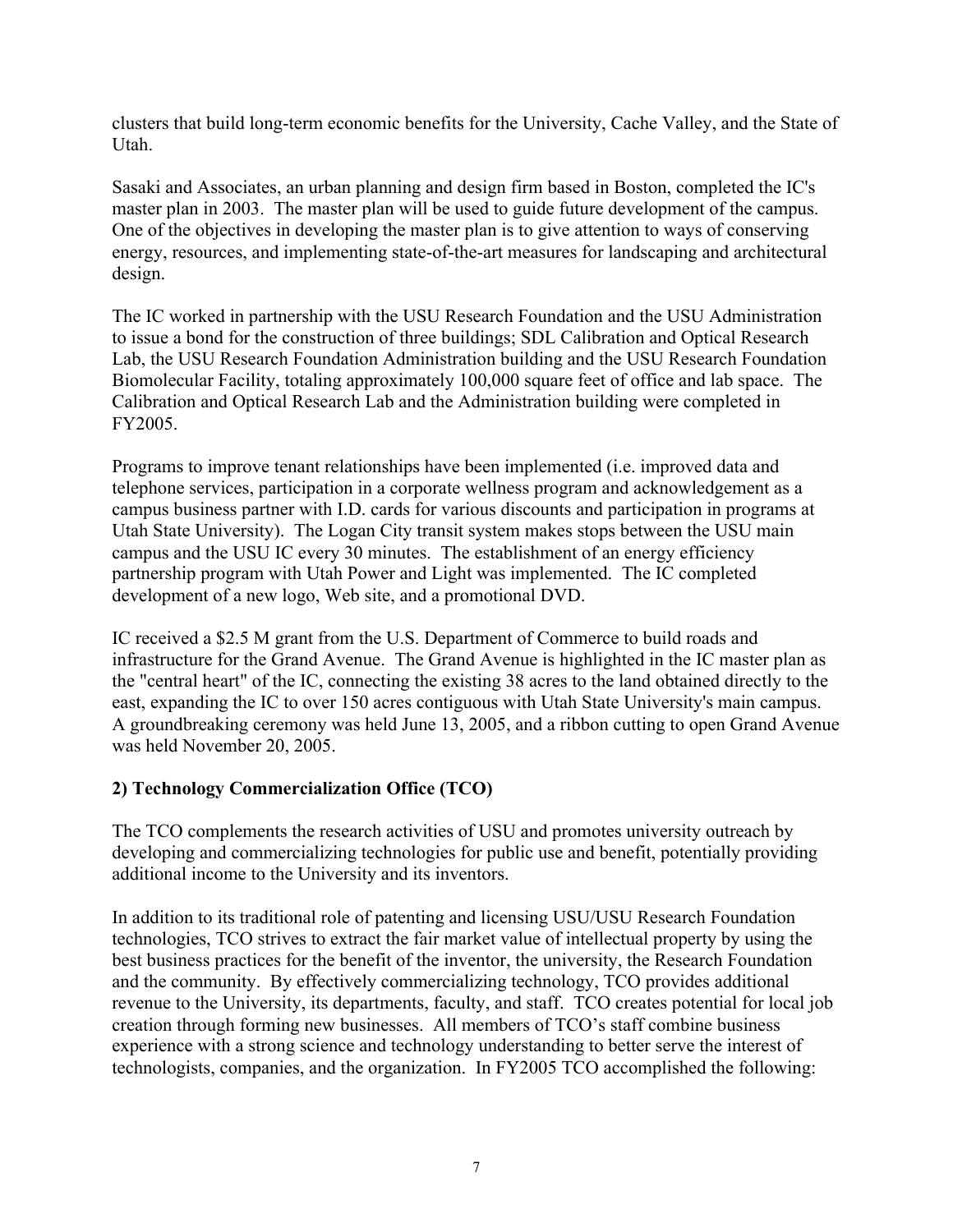- Increased License revenue to \$500,000
- Executed seven licenses
- Increased Invention Disclosures to 45
- Filed 17 patents Nine of which were new technology
- Received three patents:
	- o Induced Sludge Bed Anaerobic Reactor Conly Hansen and Carl Hansen
	- o Frequency Domain Relectometry System for Testing Wires and Cables Utilizing In-Situ Connectors, Passive Connectivity, Cable Fray Detection, and Live Wire Testing – Cynthia Furse (U of U)
	- o Machine for Injecting Liquids (Formerly known as Combined UHT/Injection of Foods) Food Injector – Conly Hansen and Ed Watts

### **2. RESEARCH COUNCIL MEMBERSHIP AND FUNCTIONS**

The Research Council provides advice and recommendations to the Vice President for Research. Additionally, members of the Council provide direct and important channels of communication between researchers and those who make decisions affecting research at USU. Members of the Research Council are college deans or their representatives, and selected center/lab directors as specified by the code of policies and procedures. Appendix G is a current membership list of the University Research Council. This group meets about once a month to discuss and make recommendations on research issues.

Major issues addressed by the Research Council in FY2005 included:

| September 2004 | Brent Miller described the USTAR Research Initiative that USU is<br>undertaking in partnership with the University of Utah. This major<br>research initiative proposes that the State invest several \$100<br>million at USU and U of U to strengthen research capacity in<br>facilities, faculty and talent to develop Utah's economy.<br>Utah Constitutional Amendment #2 and USU's support of holding<br>equity in startup companies was explained.                                                                                                 |  |  |
|----------------|--------------------------------------------------------------------------------------------------------------------------------------------------------------------------------------------------------------------------------------------------------------------------------------------------------------------------------------------------------------------------------------------------------------------------------------------------------------------------------------------------------------------------------------------------------|--|--|
| October 2004   | Ann Aust was introduced as the new Associate Vice President for<br>Research.                                                                                                                                                                                                                                                                                                                                                                                                                                                                           |  |  |
|                | A new process to review CURI proposals was introduced: A<br>central review committee will evaluate two of the best proposals<br>from each college. The committee will rank the proposals, and 10<br>percent of total F&A funds budgeted for CURI grants will be<br>allocated to the centrally-ranked proposals. The balance of funds<br>will be allocated based upon each college's share of F&A<br>generated. The PI of each CURI grant funded will be required to<br>submit an end-of-project report and a follow-up report after the<br>third year. |  |  |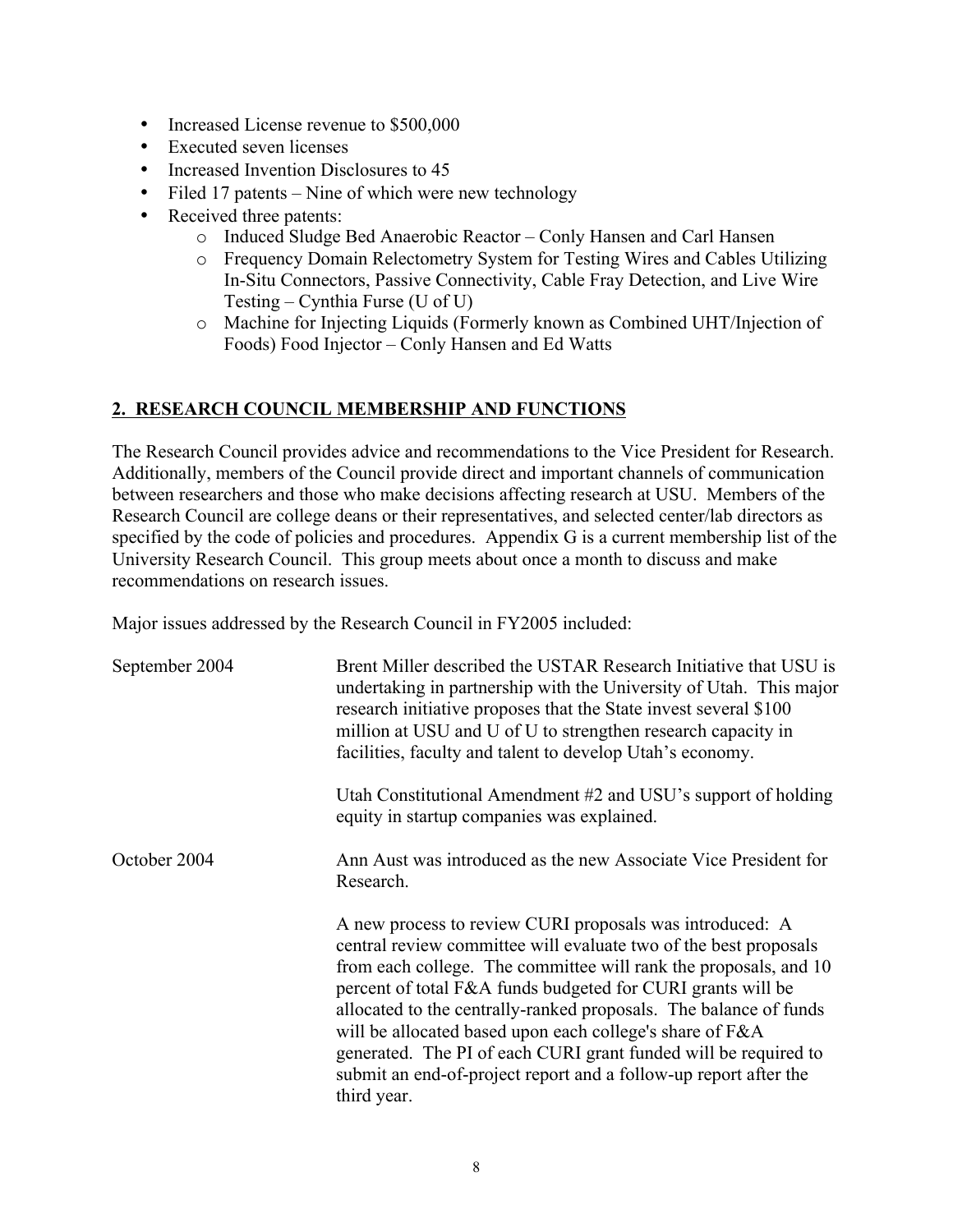|               | High Performance Computing (HPC) is an area that the university<br>should develop, and there will be upcoming presentations about<br>how HPC could benefit university researchers.                                                                                                                                                                                |  |  |
|---------------|-------------------------------------------------------------------------------------------------------------------------------------------------------------------------------------------------------------------------------------------------------------------------------------------------------------------------------------------------------------------|--|--|
| December 2004 | USU's USTAR Initiative proposal is being coordinated with the<br>University of Utah's document. Business and industry leaders will<br>bring the initiative forward and demonstrate how it will benefit<br>wider areas across the state.                                                                                                                           |  |  |
|               | The Technology Commercialization Office gave two presentations<br>on progress and metrics, and USU Bio-strategy Overview. The<br>university has significantly increased the number of license<br>agreements and amount of royalties received.                                                                                                                     |  |  |
| January 2005  | Sponsored Programs discussed the federal government's policy<br>regarding accounting for Co-PIs. This policy may impact USU's<br>multidisciplinary proposals. Changes in the Sponsored Programs<br>Office include: slight changes to the SPO1 Form and an updated<br>Web site to provide funding opportunity resources for faculty.                               |  |  |
|               | Forty freshman fellows were selected for Fall 2004. The quality of<br>the 200 Presidential scholars who submitted resumes has really<br>been impressive, with an average ACT score of 30 and average<br>GPA of 3.9. This program capitalizes on USU's reputation for<br>hands-on learning, good research facilities, and faculty mentoring<br>for undergraduates. |  |  |
|               | Several contracts that USU receives do not allow for USU to<br>recover the full allowable $F\&A$ . These contracts are being<br>revisited and re-negotiated.                                                                                                                                                                                                      |  |  |
|               | Total research awards for the period of July 1, 2004 to December<br>31, 2004 are \$31,753,097 less than the previous year. Due to the<br>Banner financial module, it is difficult to analyze which unit's<br>awards have decreased; however, a large portion of the shortfall is<br>attributable to USURF, which lost RAMOS, the university's<br>largest project. |  |  |
|               | The USTAR Initiative was presented to the Higher Education<br>Appropriations committee. The white paper shows an expected<br>return on investment of \$5 in non-State funding for every \$1 of<br>State funding. Cluster hires of outstanding researchers will be the<br>first task for this initiative.                                                          |  |  |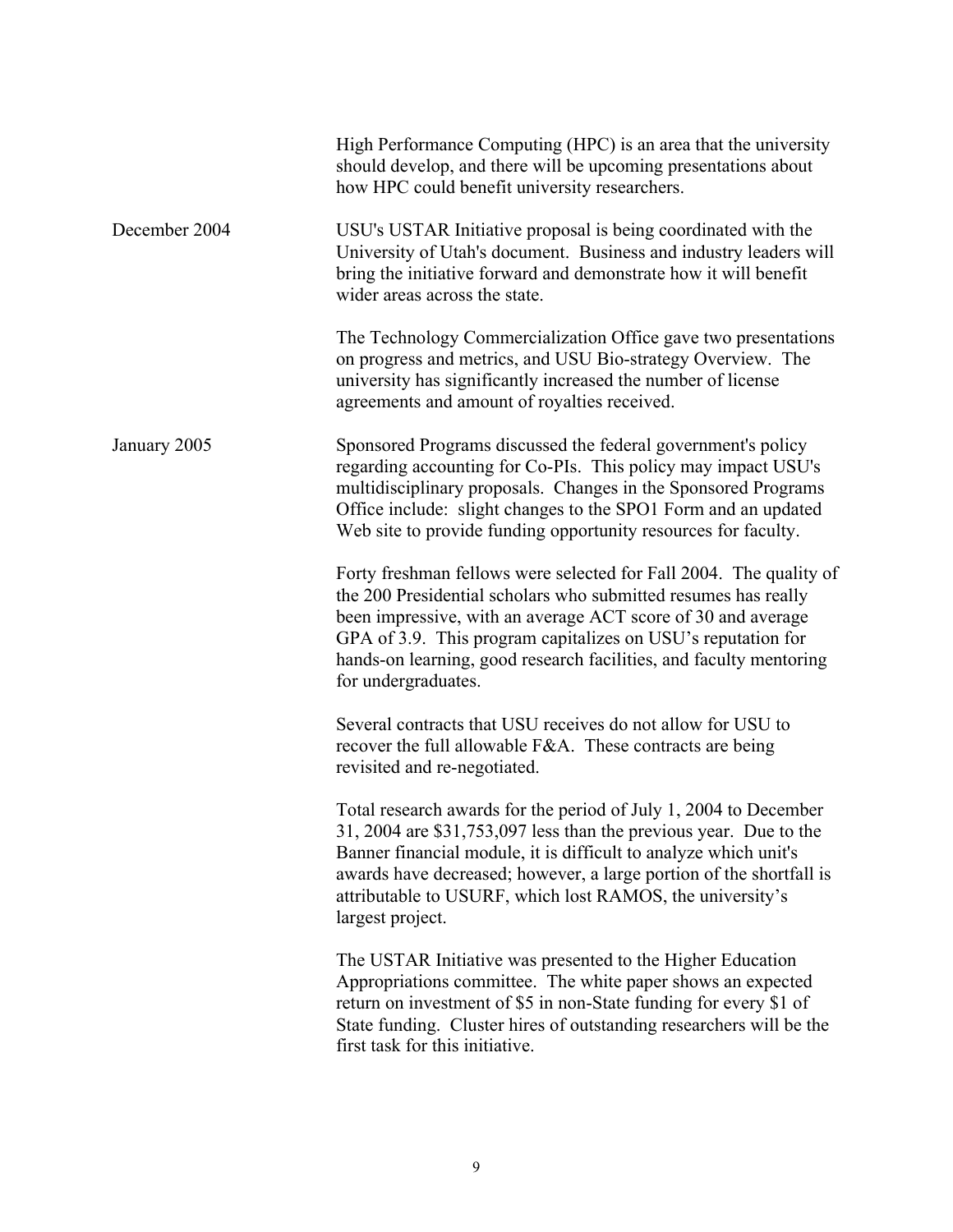| February 2005 | The USTAR Initiative passed in the Utah Legislature (Senate Bill)<br>192), allocating \$7.35 M to the U of U and USU to begin cluster<br>hires and to prepare a detailed investment prospectus and funding<br>plan.                                                                                                                                                                |  |  |
|---------------|------------------------------------------------------------------------------------------------------------------------------------------------------------------------------------------------------------------------------------------------------------------------------------------------------------------------------------------------------------------------------------|--|--|
|               | Research Week at Utah State will be April 11-April 15. The<br>events will expand this year to include an awards luncheon to<br>feature the D. Wynne Thorne Research Award winner, college<br>researchers of the year, new patent awardees, early career grant<br>awardees, and Governor's Medal recipients.                                                                        |  |  |
| April 2005    | Response time for emergencies on campus is getting quicker<br>because of EH&S work that has been underway for GIS mapping<br>of campus. The mapping includes roads, electrical wiring, fire<br>hydrants, all building rooms, as well as the labeling of chemicals in<br>each building. This task has improved the safety of all on campus,<br>as well as emergency response teams. |  |  |
|               | Human Participants Policy 308 has been written to reflect what the<br>IRB is already doing, but which is also necessary for accreditation.<br>The policy also is an assurance to the public, serves as a contact<br>with our employees, and communicates with investigators.                                                                                                       |  |  |
|               | In FY2006, USU will receive \$1.6 M for the USTAR Initiative,<br>which will be used to recruit top senior researchers in the area of<br>microbe biotechnology. A task force consisting of faculty<br>researchers in a proposed area of emphasis will review and<br>recommend potential candidates.                                                                                 |  |  |

The VPR and Research Council also identified specific operational priorities that have served to focus and guide efforts in the VPR office. These strategic priorities highlight areas of concerted attention:

- 1. Strengthen and develop major interdisciplinary research clusters and initiatives.
- 2. Increase indirect cost recovery.
- 3. Create credible reports of research related activities.
- 4. Develop Office of Technology Commercialization into a strong service unit for inventors and a revenue generating enterprise for USU.
- 5. Shift Innovation Campus culture toward a community environment, emphasizing partnerships.

### **3. USE OF FACILITIES AND ADMINISTRATION FUNDS AT USU, FY2004-2005**

Facilities and Administrative (F&A) costs are the shared indirect or overhead costs of research. The federal government audits actual F&A costs and establishes a rate that the university seeks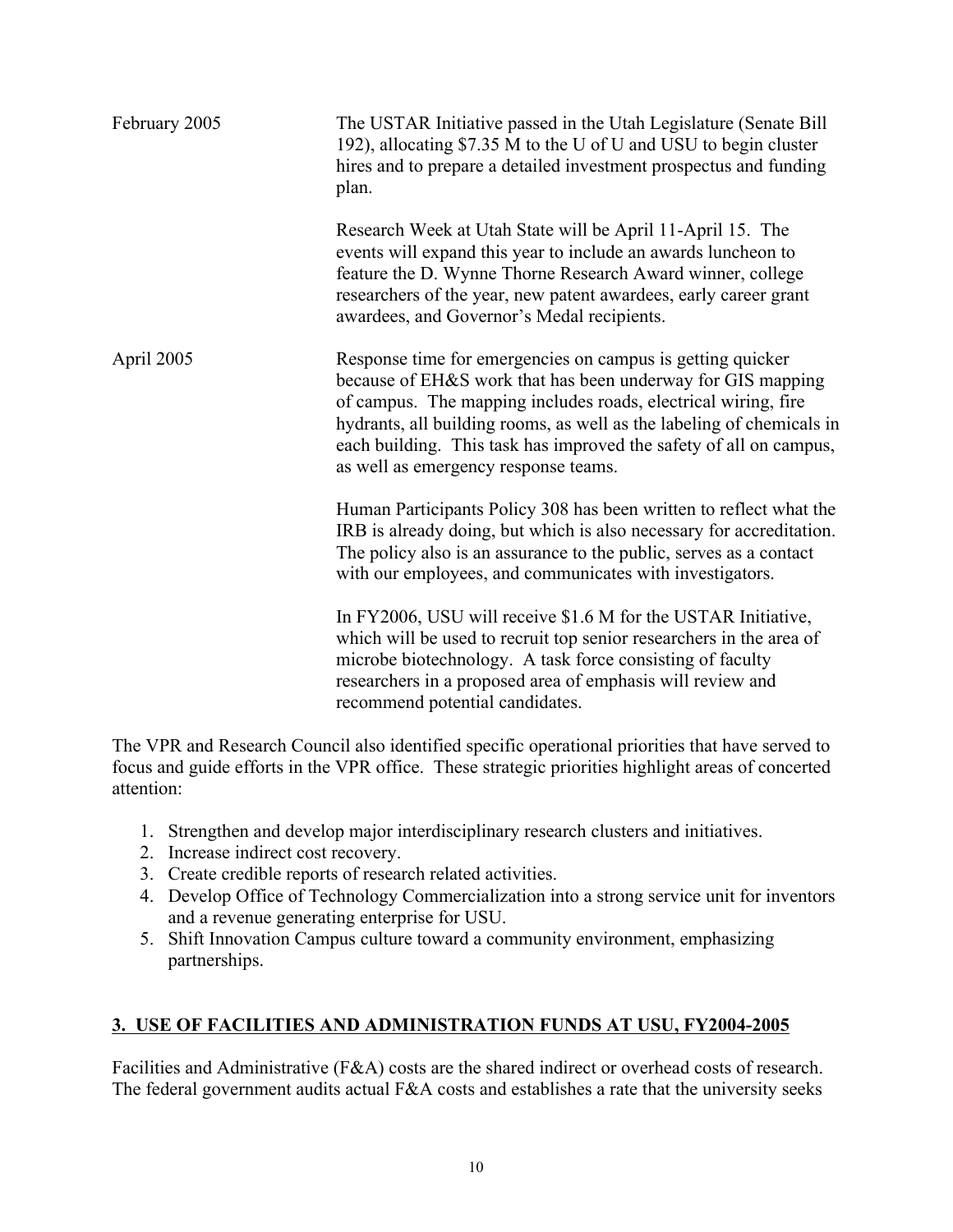to recover from sponsors. Recovered F&A funds are used to pay actual indirect costs of research and to stimulate and expand research opportunities.

Appendix H is a report compiled by the Controller's Office that summarizes the amount of F&A generated in FY2004-05 by department; 30% returned to the cost center; and allocations of the 70% held centrally in the VPR.

# **4. CURRENT AND FUTURE RESEARCH ISSUES AT USU**

Listed below are selected 2004-2005 initiatives undertaken in the Vice President for Research Office.

1) USTAR Initiative. An economic impact statement was completed in FY2005 that confirmed the impact of research undertaken at Utah's two research universities on the state's economy. Members of the Utah business community have led an initiative that invests in Utah State University (USU) and University of Utah (UofU) research capacities. In FY2005, Senate Bill 192 passed. This bill provided funding to Utah State University (\$1.6 M) and to the University of Utah to build research capacity for economic development. The business community continues to pursue \$25 M of on-going funding for both universities.

2) Strengthen High Performance Computing at USU. A High Performance Computing (HPC) task force was appointed to study and make recommendations about what HPC resources would be most useful at USU. The committee's recommendations were:

- HPC will enhance research and education at all levels at USU.
- There is strong interest in the USU research community for using HPC.
- HPC will give USU more visibility and recognition as a research university, especially in the sciences and engineering, and will help USU reach its objective of contributing on a national and international scale.
- Strengthening supercomputing resources on campus will make some research proposals more competitive. USU is not qualified to compete for some research solicitations due to a lack of adequate supercomputing resources.
- HPC capability will further enhance the university's outreach and economic development objectives in the state of Utah.

A small center for HPC was established this summer with funding from an NSF Major Research Instrumentation (MRI) grant and the Research Office. A 256-processor cluster with three different networks was purchased. A part-time center director was hired (Thomas Hauser), effective July 1, 2005. A system administrator will be hired to support the efforts of the center.

3) Strengthen the National Center for Hearing Assessment and Management (NCHAM). Enabled NCHAM to recruit two senior scientists to come to USU. Adding these faculty significantly expands NCHAM's capability in securing extramurally-funded research related to identification of, and services for, children with permanent hearing loss.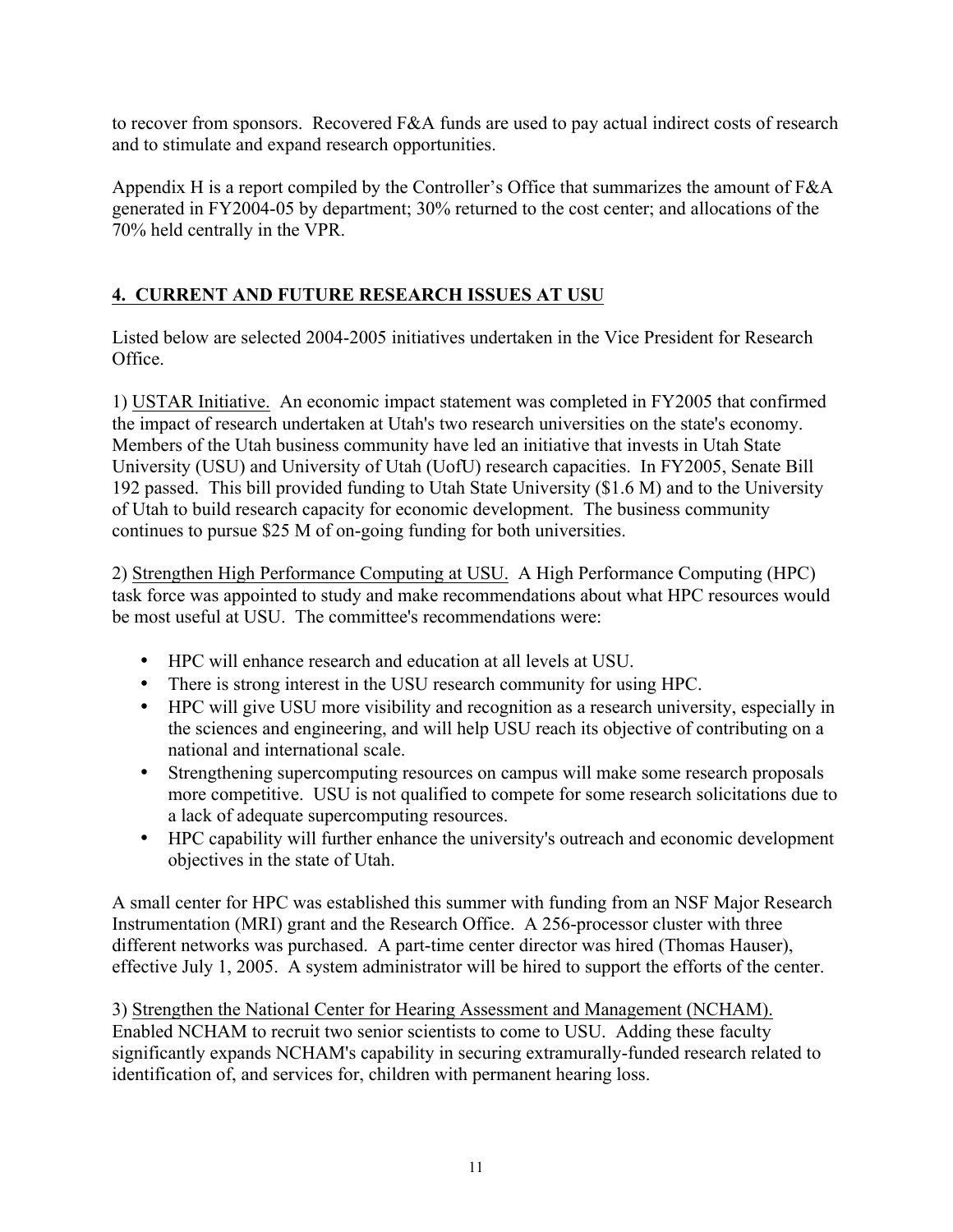4) Improve Reporting of Research Activity at USU. The VPR, in cooperation with the Controller's Office, has developed reports that reflect total research expenditures at USU utilizing NSF definitions. This will facilitate comparison of USU and peer institutions. Appendix I is a graph that illustrates research expenditures from federal and nonfederal sponsors for the past five years. The pie chart in Appendix J summarizes total research expenditures for scientific and engineering research expenditures and nonscientific and engineering research expenditures for FY2005. FY2004 was the first year that nonscientific and engineering research expenditures data were reported separately. (These appendices will be added to this annual report as the data becomes available.)

5) Increase Research Activities for Undergraduate Students. The VPR provides support for undergraduate research grants through Undergraduate Research and Creative Opportunities (33 grants in FY2005). The VPR supports Undergraduate Research Day at the State Capitol for undergraduate students (33) to present their research. The VPR also provided support for undergraduate students (5) to participate at the National Conference for Undergraduate Research in Lexington, Kentucky.

6) Build the Sponsored Programs Office (SPO) to Upgrade Services. Positive changes in the SPO were described in Section I of this report, including the addition of new contract administrators funded through a compact planning initiative.

7)Improve Federal Relations Process. The VPR has strengthened USU's presence in Washington, D.C. by meeting frequently with elected officials and agency representatives in the Washington, D.C. area. Additionally, the VPR has developed a systematic process of coordinating congressional requests. Requests are presented by the deans and prioritized by the President and Provost in an effort to increase USU's chances of obtaining congressionallydirected funding and increasing the amount received.

8) Improve Marketing of USU Research. Marketing specialist Anna McEntire was hired in 2003 to better tell USU's research story. A VPR Dashboard was also developed to compare research performance indicators. (Appendix L will be added when data becomes available.) The VPR is continuing to improve our impact statement of USU research, showing that research is a good investment for its various constituents, including the university community, Cache Valley, and Utah. "Research Matters," an annual report for the general public, has been prepared to document the benefits of research, both economic and academic.

9) Selected Other Research Issues of Concern. The following are selected research issues of concern: (1) Human Capital is a critical problem. (2) Some states are bonded to attract and retain faculty using better financial incentives. (3) Utah needs to better develop financial funding plans to build and fund facilities, including High Speed Computing capacity. (4) More money is needed to fund graduate students. (5) When grants and soft monies end abruptly, students need a safety net to finish research. (6) Security plans need to be based on a systematic review of all buildings on campus, what is housed, and what security needs would be.